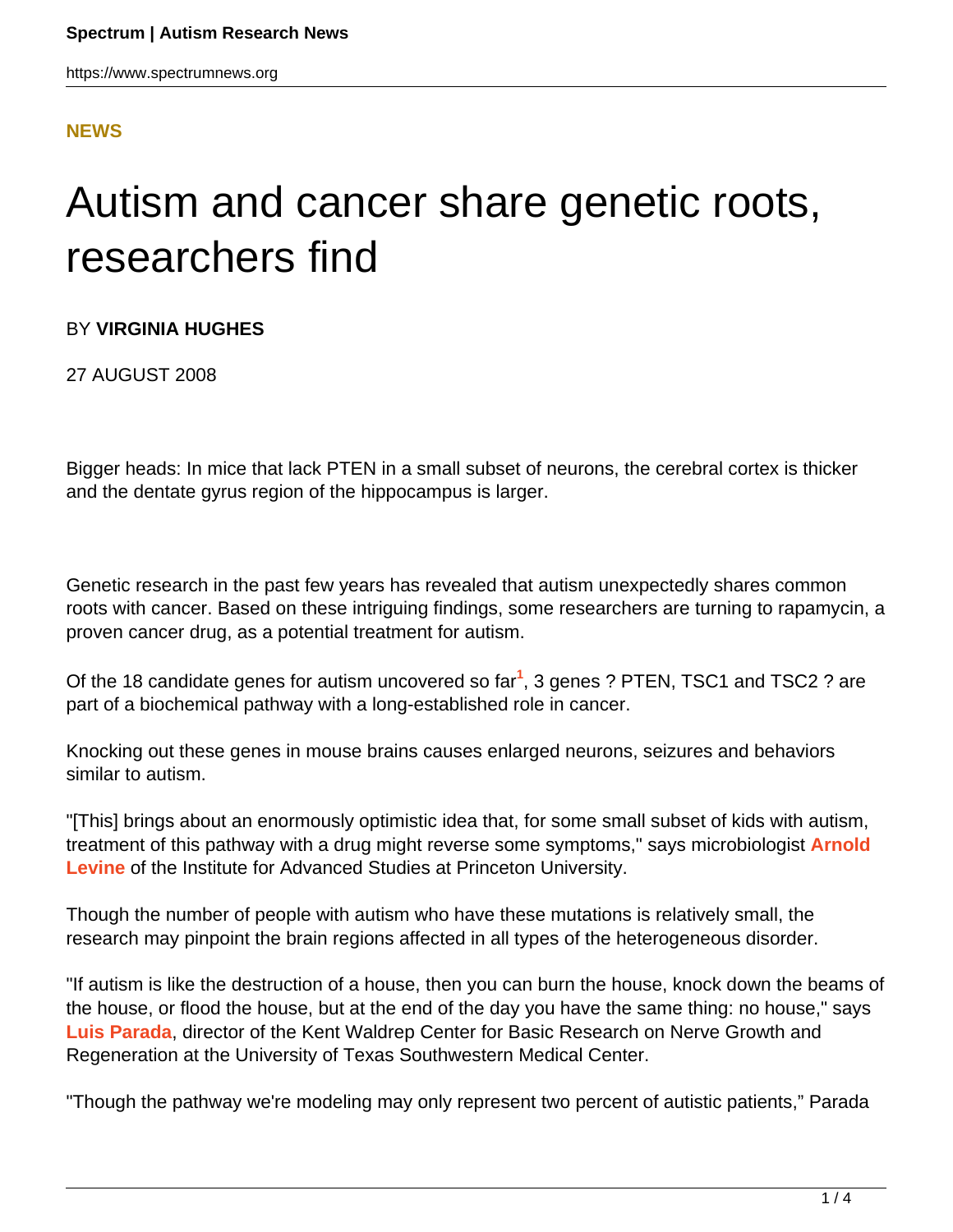says, "it could be pointing to exactly where, in the brain, things have to go wrong."

Most cell types in the body rely upon the phosphatidylinositol-3-kinase (PI3-kinase) biochemical pathway for cell growth, survival, aging and, ultimately, programmed cell death.

Since the mid-1980s, scientists have known that dysfunction of this pathway is important in many types of human cancer. Parada likens the pathway to a river with multiple dams ? any one of which, if broken, could lead to unbridled cell growth and tumor formation.

# A role for PTEN:

What turned out to be a very important dam along that river was discovered in 1997: PTEN, an enzyme that is supposed to suppress tumor formation. About 70 percent of all human cancers exhibit mutations in the PI3-kinase pathway. "More often than not it's the PTEN dam that's fallen apart," says Parada.

Interestingly, people with some germline mutations ? which are incorporated into the DNA of all of the body?s cells ? in PTEN have also been known to have enlarged heads, seizures, or autism. One 2005 study found that 3 out of 18 children with autism carry a mutation in the PTEN gene<sup>2</sup>.

"I think that there are going to be many more people with PTEN mutations than we realize," says Levine. "Depending on your genetic background, those mutations could lead to no abnormal phenotype, or they could be significant in the brain and cause autism, or [be] significant in the breast tissue and cause breast cancer."

To investigate the effect of these PTEN mutations in the brain, Parada made mice that lack PTEN in a small subset of neurons in the cerebral cortex and a part of the hippocampus called the dentate gyrus. "If we knocked out PTEN in every cell in the brain, consequences would be so overwhelmingly dramatic that we wouldn't be able to tell what was going on," Parada says.

Those mice huddle by themselves in the corner of their cage, rather than interacting with litter mates; show an increased sensitivity to lights and other sensory stimuli; and many have sporadic seizures, much as those with autism do.

In later anatomical analysis of the brains, Parada found "unique deranged properties" in the neurons that do not have PTEN: "The neurons were much bigger, and the projections were far more complex, making many more possibilities of synaptic interaction," he says.

His team is repeating the experiments by knocking out TSC1 and TSC2, mutations in which lead to Tuberous sclerosis complex (TSC) in humans.

## Complex disorder: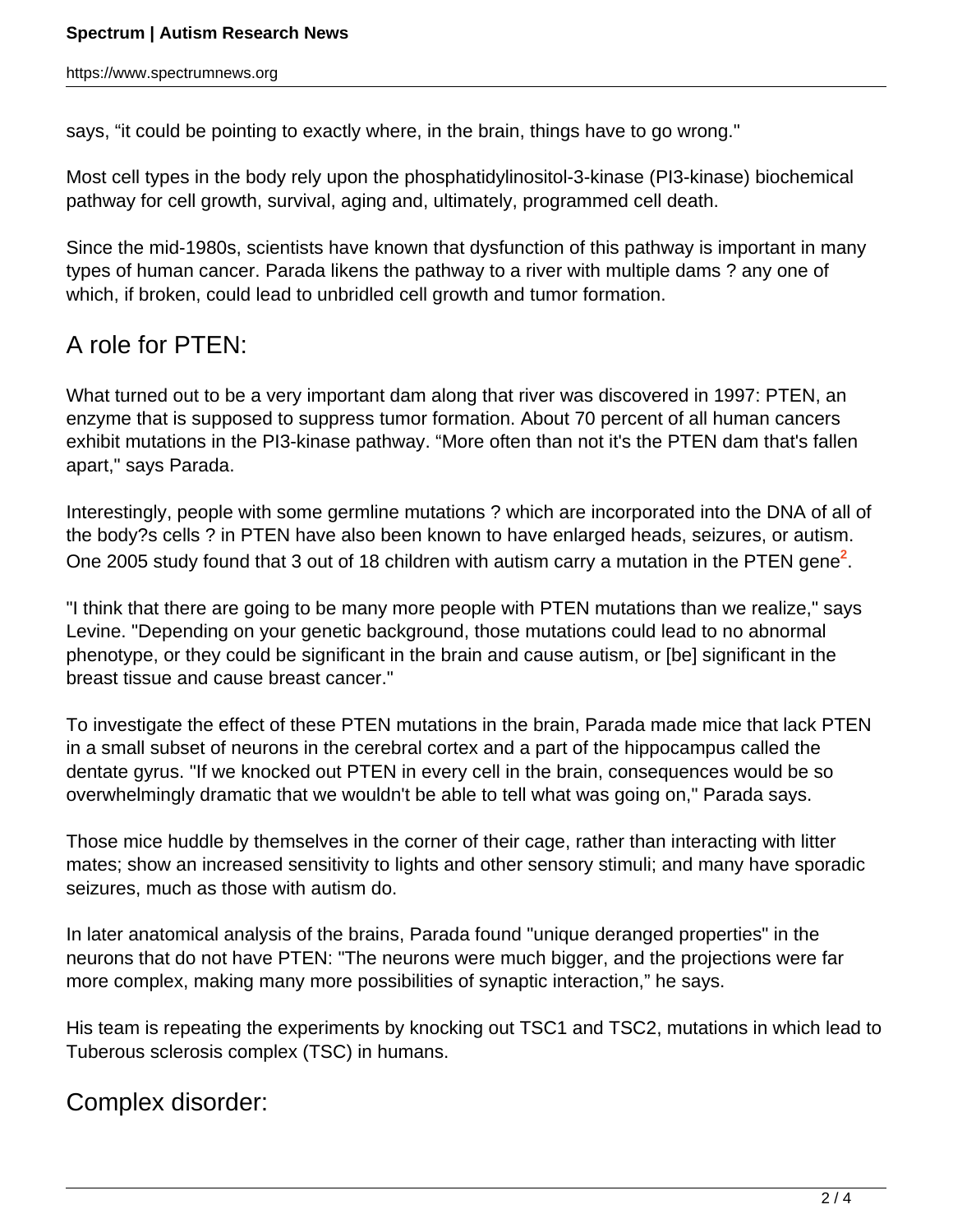TSC afflicts 1 in 6,000 people and is characterized by benign tumors all over the body, but mostly in the brain. Though these tumors are non-cancerous, people with TSC have an increased risk of getting kidney or brain cancer later in life.

Most individuals with TSC have seizures, and up to half are also diagnosed with autism spectrum disorders**<sup>3</sup>** .

TSC1 and TSC2 are two more 'dams' sitting downstream of PTEN on the PI3-kinase pathway, Parada says.

If Parada?s TSC knock-out mice show similar phenotypes to the PTEN knock-outs, "that would constitute a further validation of our hypothesis that we're on to a pathway that has very important consequences for how the brain functions socially," Parada says.

The subset of individuals with mutations in the PI3-kinase pathway may find hope in rapamycin. Approved by the **[US Food and Drug Administration](http://www.fda.gov/)** a decade ago to treat kidney transplant rejection, rapamycin blocks a protein complex called mTOR, which sits at the downstream end of the pathway. Rapamycin and related compounds are already established treatments for many types of cancer.

In January, researchers from the Cincinnati Children's Hospital reported that when 25 individuals were given rapamycin over one year, their tumor volume decreased by nearly 50 percent. However, 12 months after the therapy was stopped, their tumors increased to nearly their original size**<sup>4</sup>** .

"There is much enthusiasm for these trials," says **[David Kwiatkowski](http://physicians.dana-farber.org/directory/profile.asp?dbase=main&setsize=10&last=Kwiatkowski&grouptype_typeid=1&display=Y&nxtfmt=pc&pgt=David+J.+Kwiatkowski%2C+MD%2C+PhD&gs=pc&pict_id=0000244)**, program leader of the Cancer Genetics Program at the Dana-Farber/Harvard Cancer Center.

In June, Kwiatkowski and colleagues from the University of California, Los Angeles, reported that giving rapamycin to TSC knock-out mice for three days cuts down the chances of death, prevents abnormal brain enlargement, and reverses learning and memory problems**<sup>5</sup>** .

The team, collaborating with researchers from the University of Cambridge, is leading a clinical trial to test whether rapamycin can restore short-term memory in people with TSC.

Parada is also giving his PTEN knock-out mice rapamycin to see if it affects their non-social behaviors or brain anatomy. Parada declines to reveal details of the unpublished findings, but says the preliminary results are "promising."

Even if the drug proves effective in people, however, some doctors are worried about the harsh side effects of suppressing the immune system.